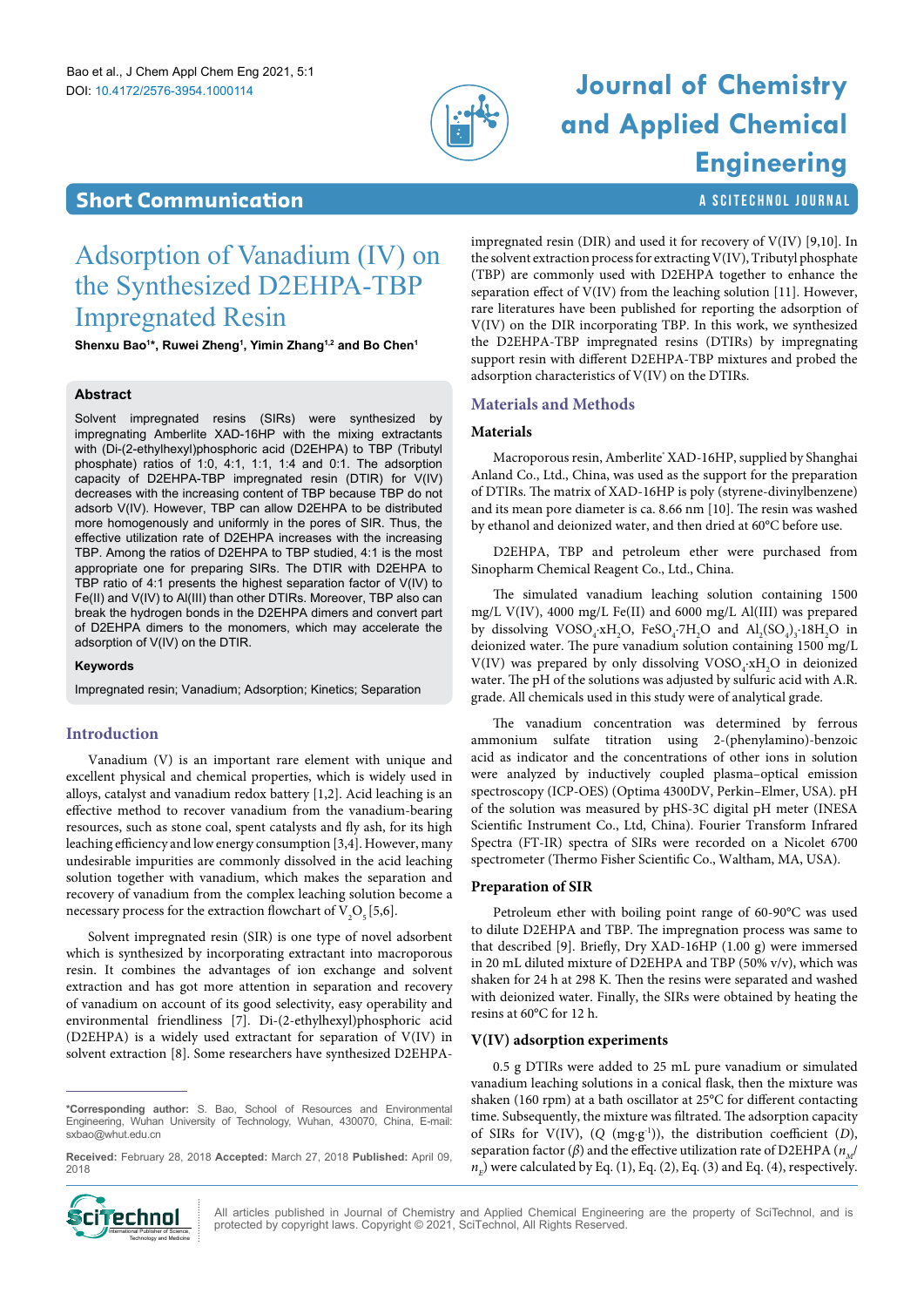*Citation: Bao S, Zheng R, Zhang Y, Chen B (2018) Adsorption of Vanadium (IV) on the Synthesized D2EHPA-TBP Impregnated Resin. J Chem Appl Chem Eng 5:1.*

$$
Q = \frac{(C_0 - C_e)V}{m} \tag{1}
$$

$$
D = \frac{Q}{C_e} \tag{2}
$$

$$
\beta_{A/B} = \frac{D_A}{D_B} \tag{3}
$$

$$
n_M / n_E = \frac{V(C_0 - C_e) / (1000 \cdot n_V)}{\eta \cdot m \cdot \alpha / n_{D2EHPA}}
$$
(4)

where *V* is the volume of V(IV) solutions (L),  $C_o$  and  $C_e$  are initial and equilibrium concentration of  $V(IV)$  in the solutions  $(mg·L^{-1})$ respectively, and *m* is the weight of the dry SIRs (g).  $\beta_{A/B}$  represents the separation factor of ion A to B.  $D_{\mu}$  and  $D_{\mu}$  are the distribution coefficients of V(IV) and impurity ion between SIRs and solution, respectively.  $n_{\mu}$  represents the moles of adsorbed V(IV) and  $n_{\mu}$ indicates the moles of D2EHPA impregnated in SIRs.  $n_v$  and  $n_{D2EHPA}$ are the molecular weight of vanadium and D2EHPA, respectively, *η* is the content of mixed extractant in SIR, *α* is the content of D2EHPA in the mixed extractant.

#### **Results and Discussion**

### **Adsorption capacity and effective utilization rate of D2EHPA**

The adsorption capacity of different SIRs for V(IV) after 20 h at pH=2.0 is shown in Figure 1. It shows that the adsorption capacity sharply declines with the decreasing proportion of D2EHPA in the mixture of D2EHPA and TBP. In the absence of D2EHPA, the SIR has no adsorption capacity for V(IV), indicating TBP do not adsorb V(IV). However, the effective utilization rate of D2EHPA increases with the decrease of D2EHPA content. It is known that the viscosity TBP is lower than that of D2EHPA, thus, the solvent may be distributed more homogenously and uniformly in the pores of the support resin after the addition of TBP, and more D2EHPA can react with V(IV), resulting in the increase of the effective utilization rate of D2EHPA (Figure 1).

#### **Separation of V(IV) from impurity ions**

The distribution coefficient of V(IV), Fe(II) and Al(III) and  $\beta_{V/Fe}$ and  $\beta_{\rm V/A}$  on different SIRs are shown in Figure 2. It can be seen that D2EHPA has high affinity for V(IV) than for Fe(II) and Al(III), thus the distribution coefficient of V(IV) on the DIR are higher than that on other SIRs in Figure 2. The distribution coefficient of V(IV) on the SIRs decreases with the increase of the proportion of TBP and it declines to zero on the TBP impregnated resin because TBP do not adsorb V(IV) (Figure 2a). Furthermore, it also can be seen that both  $\beta_{V/E}$  and  $\beta_{V/A}$  firstly increase and then decline with the increasing proportion of TBP.  $\beta_{V/E}$  and  $\beta_{V/A}$  reach the peak on the DTIR with the ratio of D2EHPA to  $\overline{TBP} = 4.1$ , suggesting that the appropriate TBP in the solvent can enhance the separation of V(IV) from the leaching solution.

#### **Adsorption kinetics**

The adsorption capacities of different SIRs for V(IV) at different time are shown in Figure 3. The DTIRs with D2EHPA:TBP = 4:1 and 1:0 exhibit apparently higher adsorption capacity for V(IV) than

#### *doi: 10.4172/2576-3954.1000114*

other DTIRs, indicating that the adsorption capacity for V(IV) is closely related with the content of D2EHPA in the SIRs. Theoretically, the adsorption capacity of DTIRs with D2EHPA:TBP = 4:1 for  $V(IV)$  should be lower than that with D2EHPA:TBP = 1:0 because the former has lower DE2HPA content than the later. However, by comparing the capacity of the two DTIRs for V(IV), the DTIR with D2EHPA:TBP = 4:1 has higher adsorption capacity than the resin with D2EHPA: $TBP = 1:0$  at 12h (Figure 3), indicating that the mass transfer of V(IV) in the former is faster than in the later. As the reaction time is extended to reach equilibrium, the adsorption capacity of DTIR with D2EHPA:TBP = 1:0 then exceeds that of the SIR with D2EHPA:TBP = 4:1 due to the higher D2EHPA content.

The shrinking core model [12], which may be controlled by fluid film diffusion, intraparticle diffusion and chemical reaction, listed as Eq. (5), Eq.(6), and Eq. (7) respectively, are used to describe the adsorption of V(IV) on the DTIRs.

$$
F = \frac{3C_0 K_f}{2QR} t \tag{5}
$$

$$
1-3(1-F)^{\frac{2}{3}}+2(1-F)=\frac{6D_eC_o}{2QR^2}t\tag{6}
$$

$$
1 - (1 - F)^{\frac{1}{3}} = \frac{K_e C_0}{R} t \tag{7}
$$

In these equations,  $F$  is the exchange fraction,  $C_0$  is the concentration of V(IV) in bulk solution(mg/L),  $K_{\!{}_f}$  is the mass transfer coefficient of  $V(IV)$  through the liquid film (m s<sup>-1</sup>), *R* is the radius of the resin bead (mm),  $D_e$  is the effective diffusion coefficient of  $V({\rm IV})$ in resin beads in Particle diffusion control,  $K_{\varepsilon}$  is the rate constant of chemical reaction  $(m s<sup>-1</sup>)$ .

The fitting results and parameters of these equations are shown in Table 1. The fitting results indicate that the adsorption of V(IV) on all DTIRs are controlled by intraparticle diffusion, which is consistent with the adsorption of most metals on ion exchange resin [12].

The calculated  $D_e$  for the DTIR with D2EHPA:TBP = 4:1 is 0.0881, which is higher than those for other DTIRs. This also verifies that the mass transfer of V(IV) is the fastest in the DTIR with D2EHPA:TBP = 4:1 (see Figure 3). Thus, TBP can accelerate the reaction between D2EHPA and V(IV) in the resins. With the increase of TBP content, the adsorption capacity of DTIRs for V(IV) declines sharply and then this also causes the decrease of  $D_e$ .

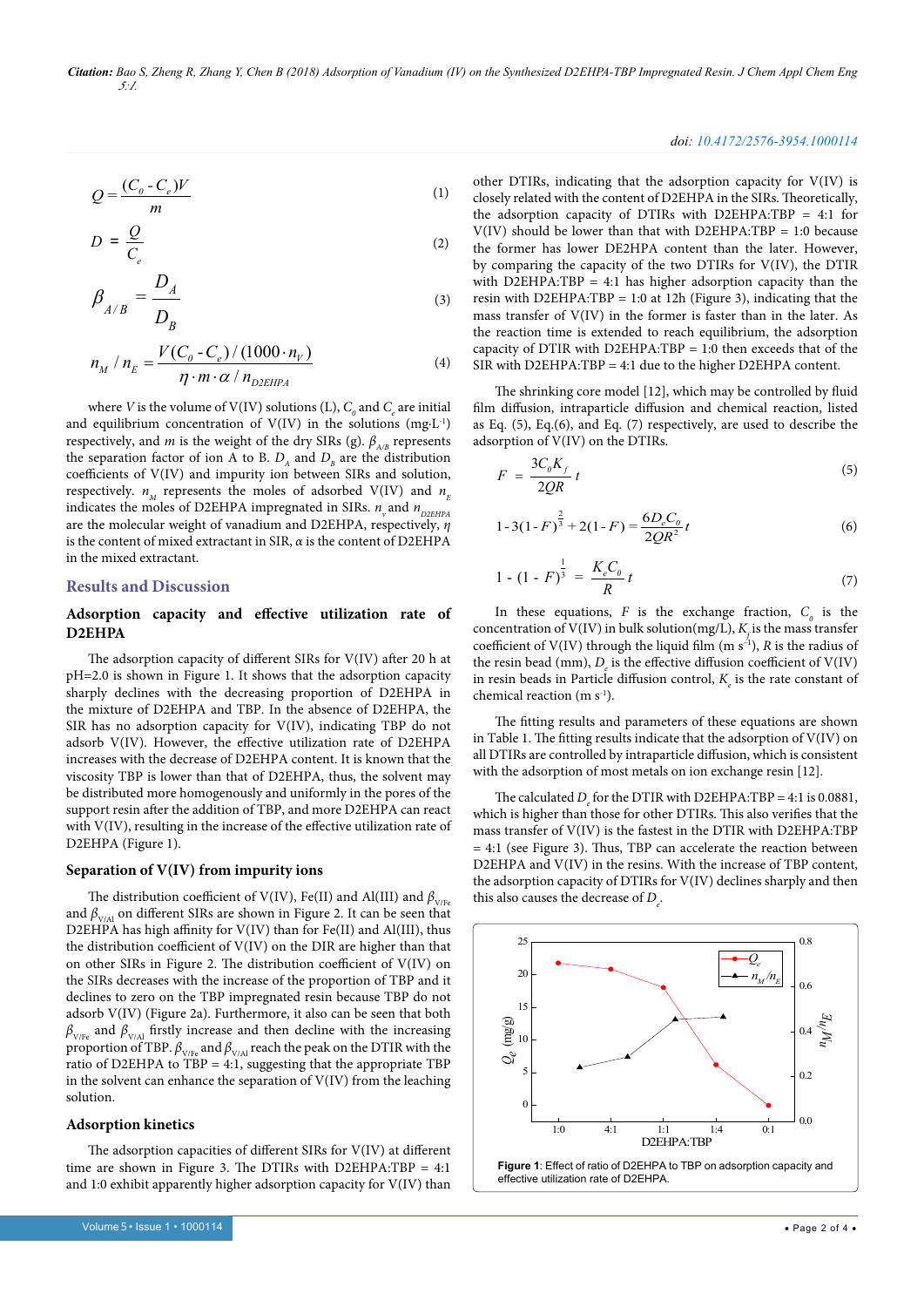*Citation: Bao S, Zheng R, Zhang Y, Chen B (2018) Adsorption of Vanadium (IV) on the Synthesized D2EHPA-TBP Impregnated Resin. J Chem Appl Chem Eng 5:1.*

*doi: 10.4172/2576-3954.1000114*









**Table 1**: The fitting results of the shrinking core model for the adsorption of V(IV) on different SIRs

| D2EHPA:TBP | D <sup>2</sup>     |                                                           |        |        |
|------------|--------------------|-----------------------------------------------------------|--------|--------|
|            | Fluid film control | Intraparticle diffusion control Chemical reaction control |        |        |
| 1:0        | 0.8796             | 0.9429                                                    | 0.8796 | 0.0551 |
| 4:1        | 0.7690             | 0.9901                                                    | 0.7690 | 0.0881 |
| 1:1        | 0.8817             | 0.9797                                                    | 0.8817 | 0.0407 |
| 1:4        | 0.9294             | 0.9899                                                    | 0.9294 | 0.0175 |

# **FT-IR analysis**

In the FT-IR spectrum of D2EHPA (Figure 4), the peaks at 2292 and 1230 cm-1, which are assigned to the stretching vibration of O-H and P=O, respectivly [13,14] can be seen. The 1281 cm<sup>-1</sup> peak in TBP spectrum is assigned to the stretching vibration of P=O. It can be seen that the peak of P=O shifs from 1281 cm-1 to the low wavenumber 1230 cm<sup>-1</sup> in D2EHPA due to the formation hydrogen bonds [15]. D2EHPA genrally exits as dimers by hydrogen bonds which also can be seen in the FT-IR spectum (Figure 4). As TBP is added, it can be seen that the stretching vibration of O-H and P=O in D2EHPA shifts to the higher avenumbers, indicating that part D2EHPA may be converted from dimers to monomers due to the break of hydrogen bonds. This also can be verified by the weakening of the peak of hydrogeon bonds in the dimers (Figure 4). D2EHPA can provide more reacting sites for adsorbing V(IV) when it is changed from dimers to monomers and then the adsorption of V(IV) on the DTIR can be accelerated.

# **Conclusions**

The adsorption capacity of DTIR for V(IV) decreases with the increasing content of TBP in the DTIR because TBP do not adsorb V(IV). However, as the increasing of TBP, the effective utilization rate of D2EHPA increases, indicating that TBP can make D2EHPA to be distributed more homogenously and uniformly in the pores of SIR. The DTIR with D2EHPA to TBP ratio of 4:1 is the most appropriate one for the separation of V(IV) from Fe(II) and Al(III) in this study. Moreover, the adsorption of V(IV) on the DTIR with D2EHPA to TBP ratio of 4:1 is faster than that on the D2EHPA impregnated resin. This may be caused by the fact that part D2EPHA can be changed from dimers to monomers by adding TBP, which provides more reacting sites for V(IV) and accelerates the adsorption process.